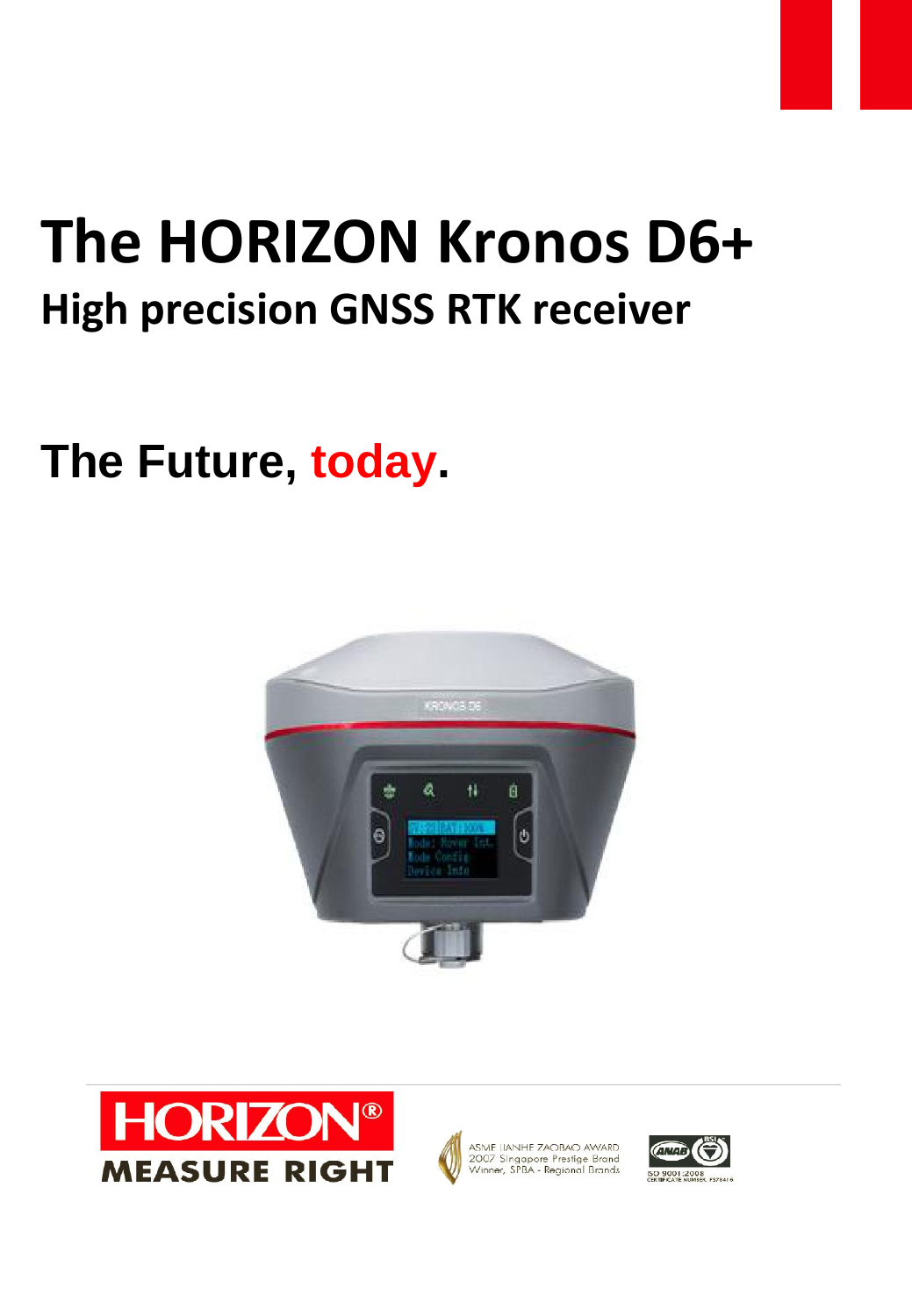### **The Kronos D6+ GNSS Receiver**

#### **Overview**

The Kronos D6+ GNSS Receiver is a new generation GNSS RTK system. It supports calibration-free tilt compensation function which is impervious to magnetic interference and dispenses with manual levelling. This unit incorporates a Horizon Generation 2 tilt sensor which has been upgraded to provide instant tilt correction activation, and also a wide title correction angle of more than 30 degrees. Features intuitive and simple configuration on a 1.54 inch interactive screen. With an internal highperformance multi-constellation and multifrequency GNSS board, the Kronos D6+ GNSS Receiver provides high precision and stable signal detection. The high-performance antenna helps accelerate the first fix (TTFF) and improves antijamming performance. The built-in large capacity battery is detachable, with the two batteries supporting up to 16 hours of field work in 4G/3G/2G network and Rover radio mode. The built-in UHF radio module supports long distance communication up to 5km, all encased in a rugged shell which protects the equipment from harsh environments and physical impacts.

#### Key Features

Supports multiple constellations & frequencies:

- GPS L1 C/A, L2C, L2P, L5
- GLONASS L1 C/A, L2 C/A
- BeiDou B1, B2, B3
- Galileo E1, E5a, E5b
- QZSS L1 C/A, L1C, L2C, L5
- SBAS (EGNOS, WAAS, MSAS, GAGAN) L1 C/A

Supports 576 channels

410-470MHz UHF radio, 4G network, Wi-Fi, Bluetooth, NFC

Horizon Gen 2 instant tilt compensation without calibration, impervious to magnetic disturbances (1)

Various working modes

16GB/8GB internal storage (1)

Up to 16 hours working in 4G/3G/2G network and Rover radio mode

IP67-rated dust- & waterproof enclosure, for reliability in harsh environmental conditions

Free subscription of HORIZON Caster Service : transmits the correction data from Kronos D6+ Base to Rover

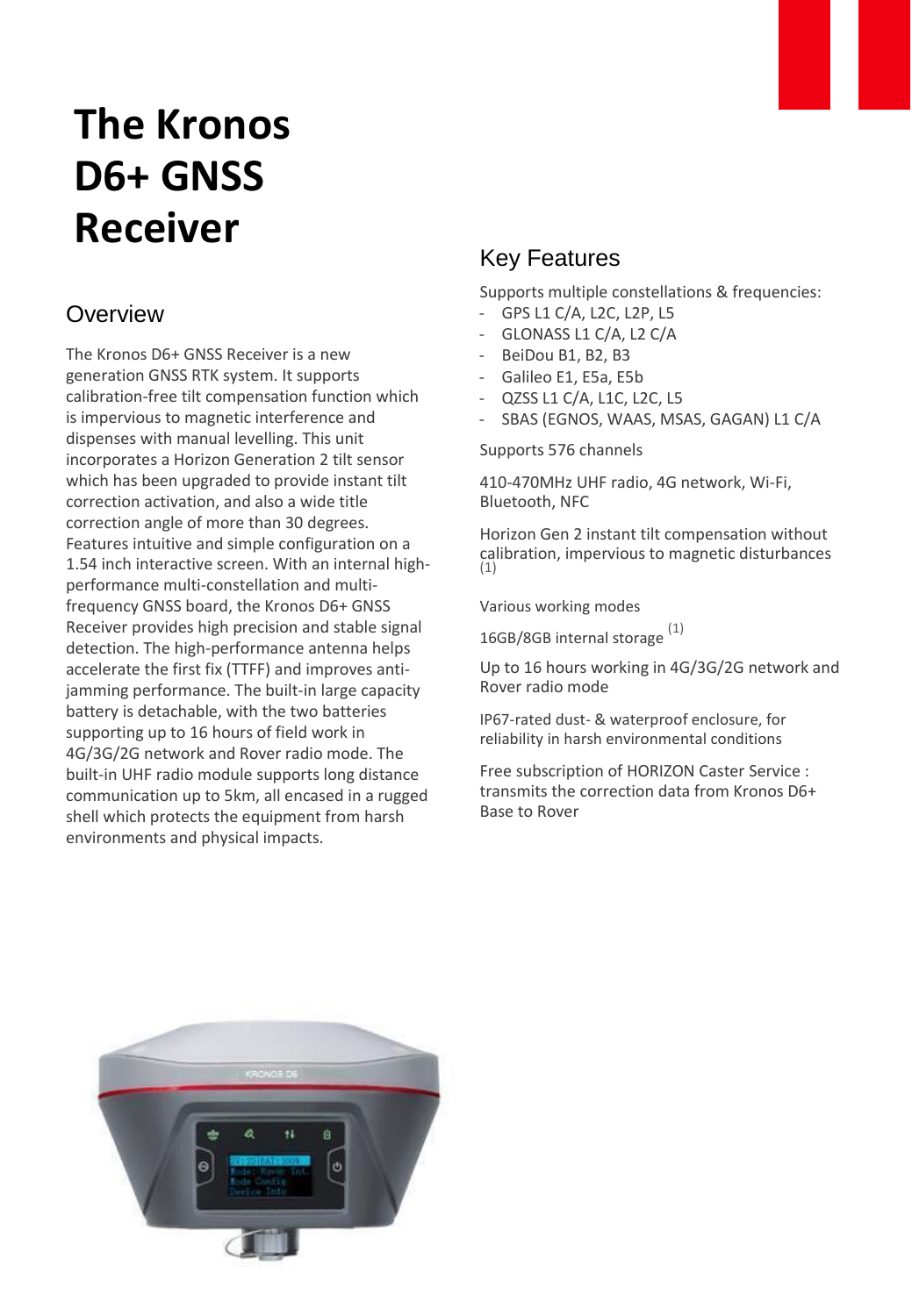#### **Performance**

Signal tracking:

|                          | GPS L1 C/A, L2C, L2P, L5; GLONASS L1 C/A, L2 C/A;<br>BeiDou B1, B2, B3; Galileo E1, E5a, E5b; QZSS L1 |                  |
|--------------------------|-------------------------------------------------------------------------------------------------------|------------------|
|                          | C/A, L1C, L2C, L5; SBAS (EGNOS, WAAS, MSAS,                                                           |                  |
|                          |                                                                                                       | GAGAN) L1 C/A    |
|                          | Channels:                                                                                             | 576              |
|                          | Single Point Positioning Accuracy (RMS):                                                              |                  |
|                          | Horizontal:                                                                                           | 1.5m             |
|                          | Vertical:                                                                                             | 3.0 <sub>m</sub> |
|                          | <b>DGPS Positioning Accuracy (RMS):</b>                                                               |                  |
|                          | Horizontal:                                                                                           | 0.4 <sub>m</sub> |
|                          | Vertical:                                                                                             | 0.8 <sub>m</sub> |
|                          | SBAS Differential Positioning Accuracy (RMS):                                                         |                  |
|                          | Horizontal:                                                                                           | 0.6 <sub>m</sub> |
|                          | Vertical:                                                                                             | 1.2 <sub>m</sub> |
|                          | High-Precision Static (RMS):                                                                          |                  |
|                          | Horizontal:                                                                                           | 3mm+0.1ppm       |
|                          | Vertical:                                                                                             | 3.5mm+0.4ppm     |
|                          | Static & Fast Static (RMS):                                                                           |                  |
|                          | Horizontal:                                                                                           | 3mm+0.5ppm       |
|                          | Vertical:                                                                                             | 5mm+0.5ppm       |
|                          | Post Processed Kinematic (RMS):                                                                       |                  |
|                          | Horizontal:                                                                                           | 8mm+1ppm         |
|                          | Vertical:                                                                                             | 15mm+1ppm        |
|                          | Real Time Kinematic (RMS):                                                                            |                  |
|                          | Horizontal:                                                                                           | 7mm+1ppm         |
|                          | Vertical:                                                                                             | 15mm+1ppm        |
|                          | Network Real Time Kinematic (RMS):                                                                    |                  |
|                          | Horizontal:                                                                                           | 8mm+0.5ppm       |
|                          | Vertical:                                                                                             | 15mm+0.5ppm      |
|                          | Observation Accuracy (zenith direction):                                                              |                  |
|                          | C/A Code:                                                                                             | 15cm             |
| $\overline{\phantom{0}}$ | P Code:                                                                                               | 20cm             |
|                          | Carrier Phase:                                                                                        | 1 <sub>mm</sub>  |
|                          | Time To First Fix (TTFF):                                                                             |                  |
|                          | Cold Start:                                                                                           | $<$ 35s          |
|                          | Warm Start:                                                                                           | $<$ 10s          |
|                          | Reacquisition:                                                                                        | $<$ 1s           |

#### Performance – continued

| Tilt Compensation Accuracy (within 30°) | $\leq$ 2cm $(1)$     |
|-----------------------------------------|----------------------|
| Timing Accuracy (RMS):                  | 20 <sub>ns</sub>     |
| <b>Velocity Accuracy (RMS):</b>         | 0.03 <sub>m</sub> /s |
| Initialization (typical):               | $<$ 10s              |
| Initialization Reliability:             | $>99.9\%$            |

#### System & Data

| Operating system: | Linux                           |
|-------------------|---------------------------------|
| Storage:          | built-in 16GB/8GB<br>(1)        |
| Data format:      | CMR, RTCM 2.X/3.X               |
| Data output:      | RINEX, NMEA-0183, Tersus Binary |
| Data update rate: | 20H <sub>7</sub>                |

#### Software Support

Tersus Nuwa (Developed in conjunction with our OEM partner Tersus)

MicroSurvey FieldGenius